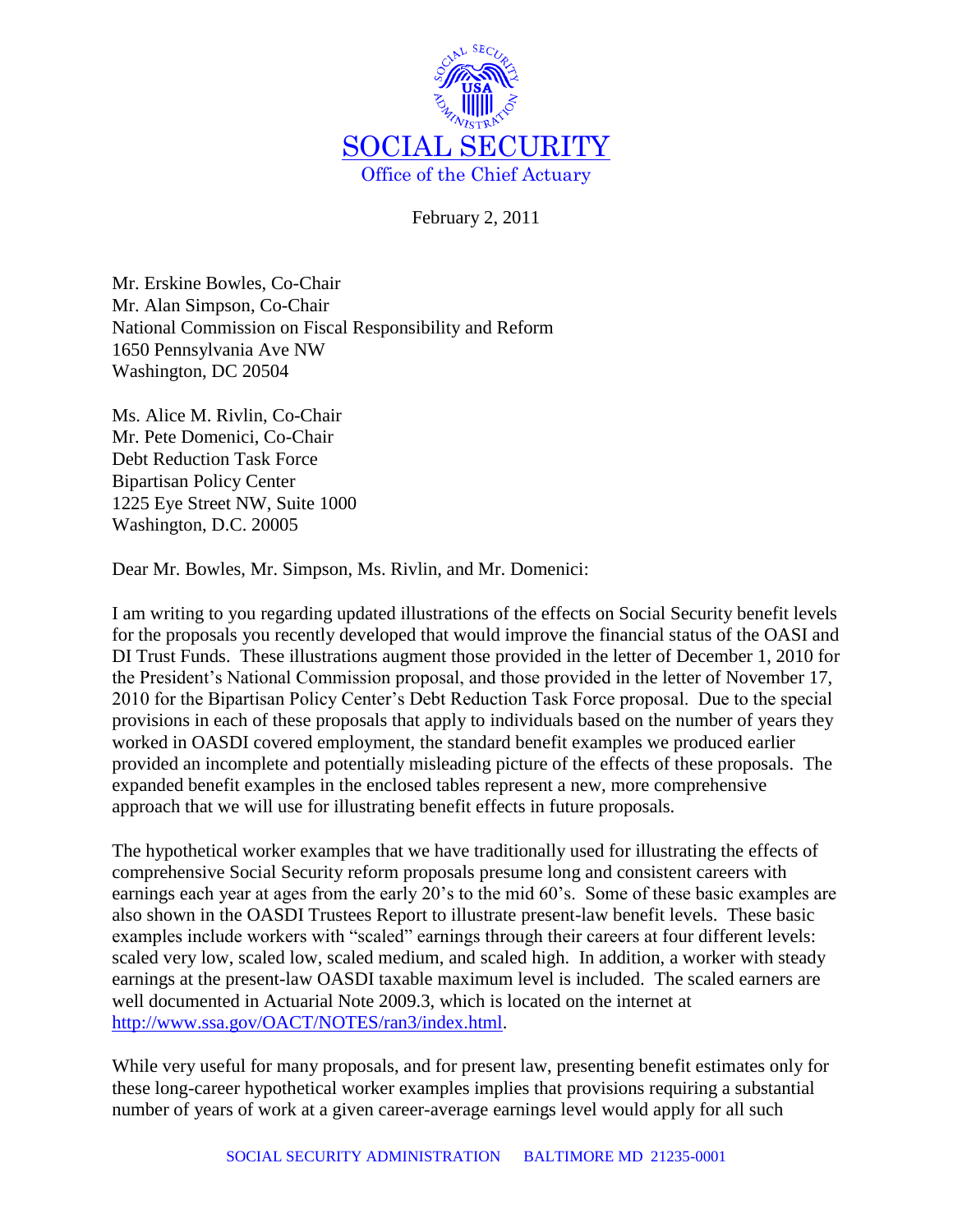workers. In fact, we have determined that workers with very low or low career average earnings tend to have relatively short careers and are not well represented by the basic examples, which include earnings and covered employment at all ages from 21 through 64 in the case of a worker assumed to retire at 65. Through extensive work by Alice Wade, Tiffany Bosley, Michael Clingman, and Christopher Chaplain, we have subdivided the hypothetical worker examples for the very low, low, and medium career-average earners into two or three examples. These new examples vary by number of years of work, while retaining the same average earnings level over the 35 highest years of wage-indexed earnings (AIME). For those earners with fewer than 35 years of work, the AIME includes years of zero earnings.

#### Specification of New Hypothetical Worker Examples

The traditional hypothetical worker examples are:

- (1) The very low scaled worker with 44 years of earnings and a career average annualized AIME earnings level of \$10,771 (wage indexed to 2010 level),
- (2) The low scaled worker with 44 years of earnings and annualized AIME of \$19,388 (wage indexed to 2010),
- (3) The medium scaled earner with 44 years of earnings and annualized AIME of \$43,084 (wage indexed to 2010),
- (4) The high scaled earner with 44 years of earnings and annualized AIME of \$68,934 (wage indexed to 2010), and
- (5) The steady maximum worker with 43 years of earnings all at the OASDI taxable maximum amount (\$106,800 for 2010).

Scaled workers retiring at age 65 are all assumed to have earnings at each age from 21 through 64, with the relative level of earnings starting low and rising to a peak around age 48 with gradual reduction to age 64. The steady maximum worker is assumed to have earnings equal to the present-law taxable maximum at each age from 22 through 64. The annualized AIME level for the medium earner is set equal to the national average wage index level (AWI). The annualized AIME levels for very low, low, and high earners are set at 25 percent, 45 percent, and 160 percent of the AWI.

For the very low, low, and medium scaled-worker examples, we have expanded our illustrations to provide multiple examples with varying numbers of years of earnings. The enclosed tables include an indication of the estimated percentage of all new retired workers in 2050 with AIME and number of years or work closest to the indicated levels.

For the very low career average earner (annualized AIME of \$10,771), we have developed three cases to better illustrate careers of retirees with AIME closest to this level. Very few workers with AIME closest to the very low level have consistent employment. The first example with AIME at this level is for a worker with 30 years of work, about the average number of years of work for those retiring in 2050 with an AIME closest to this level and with 25 or more years of work. The second example is for a worker with 20 years of work, about the average number for those closest to this AIME level with 18 to 24 years of work. The third example is for a worker with 14 years of work, about the average number for those closest to this AIME level with 10 to 18 years of work.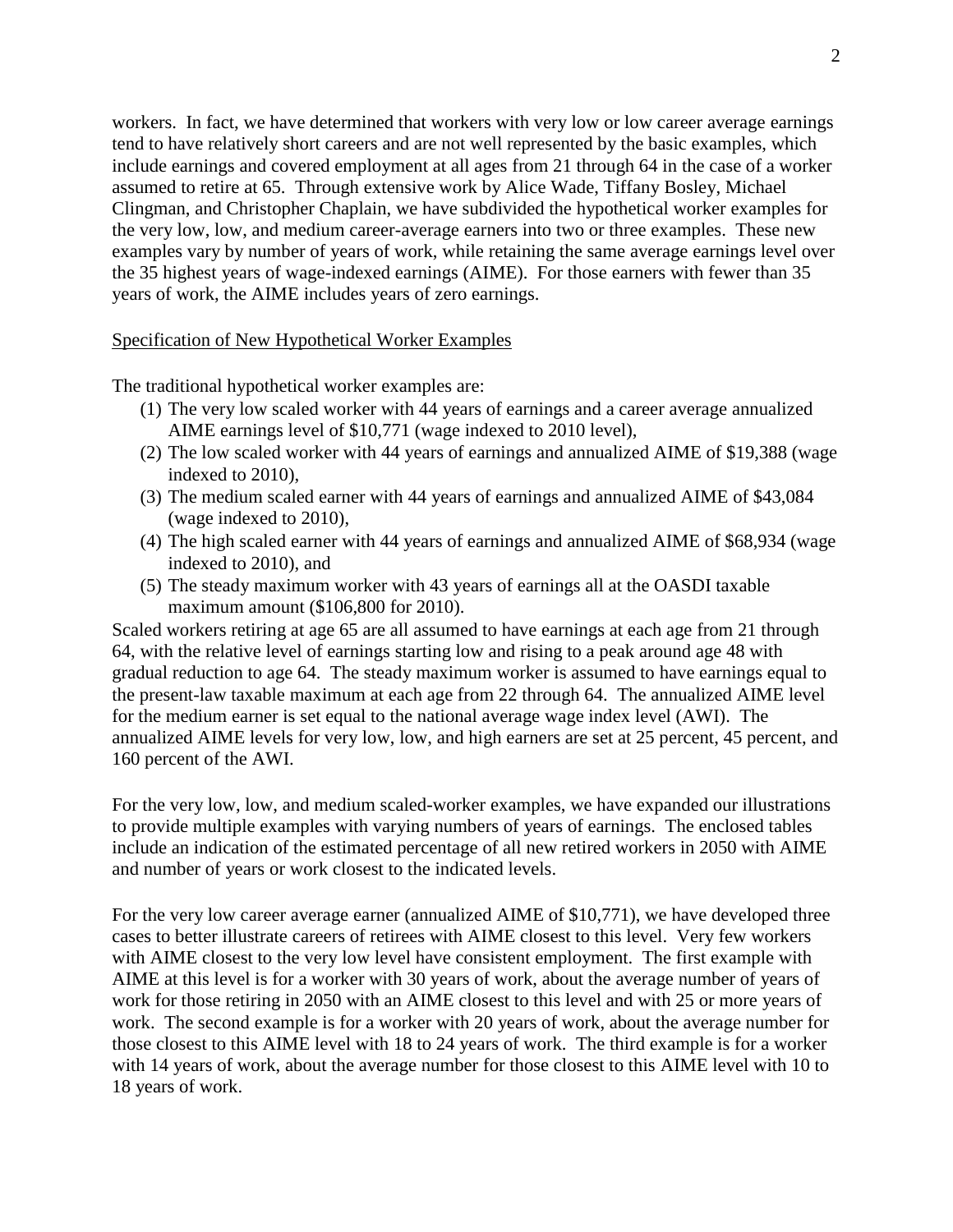For the low career average earner (annualized AIME of \$19,388), we have developed three cases to better illustrate careers of retirees with AIME closest to this level. Many workers with AIME closest to the low level have fairly consistent employment. The first example with AIME at this level is for a worker with 44 years of work, close to the average number of years of work for those retiring in 2050 with an AIME closest to this level and with 35 or more years of work. The second example is for a worker with 30 years of work, about the average number for those closest to this AIME level with 25 to 34 years of work. The third example is for a worker with 20 years of work, about the average number for those closest to this AIME level with 10 to 24 years of work.

For the medium career average earner (annualized AIME of \$43,084), we have developed two cases to better illustrate careers of retirees with AIME closest to this level. A large majority of workers with AIME closest to the medium level have very consistent employment. The first example with AIME at this level is for a worker with 44 years of work, close to the average number of years of work for those retiring in 2050 with an AIME closest to this level and with 35 or more years of work. The second example is for a worker with 30 years of work, close to the average number for those with an AIME closest to this level and with 10 to 34 years of work.

For the scaled high career average earner (annualized AIME of \$68,934), the vast majority of new retirees in 2050 are expected to have over 35 years of earnings. We have retained the 44 year earner example for the high career earner example. Similarly, retirees with annualized AIME closest to the present-law taxable maximum amount have extremely consistent earnings patterns, and so the steady earner case with 43 years of earnings has been retained.

For the new very low, low, and medium earner examples with less than 44 years of earnings, we have assumed that years of earnings would be distributed fairly evenly through the ages 21 to 64 following the traditional earnings scale by age. This assumption preserves the relative level of earnings across ages for those years of non-zero earnings. Because we assume the same AIME level (the total indexed earnings in the highest 35 years), the earnings level in years with work is appropriately higher than for the 44-year earner case.

In addition, for all examples we are assuming two children born at parent's age 25 and 28. This assumption allows estimates for these examples to reflect the effects of provisions that provide credit for years living with or caring for a child. For example, a provision that allows credit years for care of a child up to age 6 would be potentially applicable for the parent at ages 25 through 33 in these examples. The minimum benefit provision under the Bipartisan Task Force plan includes credit for up to 8 years of child care.

## Results

The proposal endorsed by a majority of members of the President's National Commission on Fiscal Responsibility and Reform included two provisions that were dependent on the number of years in which a worker had earnings sufficient to earn four quarters of coverage (about \$4,400 wage indexed to 2010). The first provision allows some limitation on the increase in normal and early retirement age for workers with at least 25 years of earnings sufficient to earn four quarters of coverage and AIME less than four times the poverty level. The second provision is a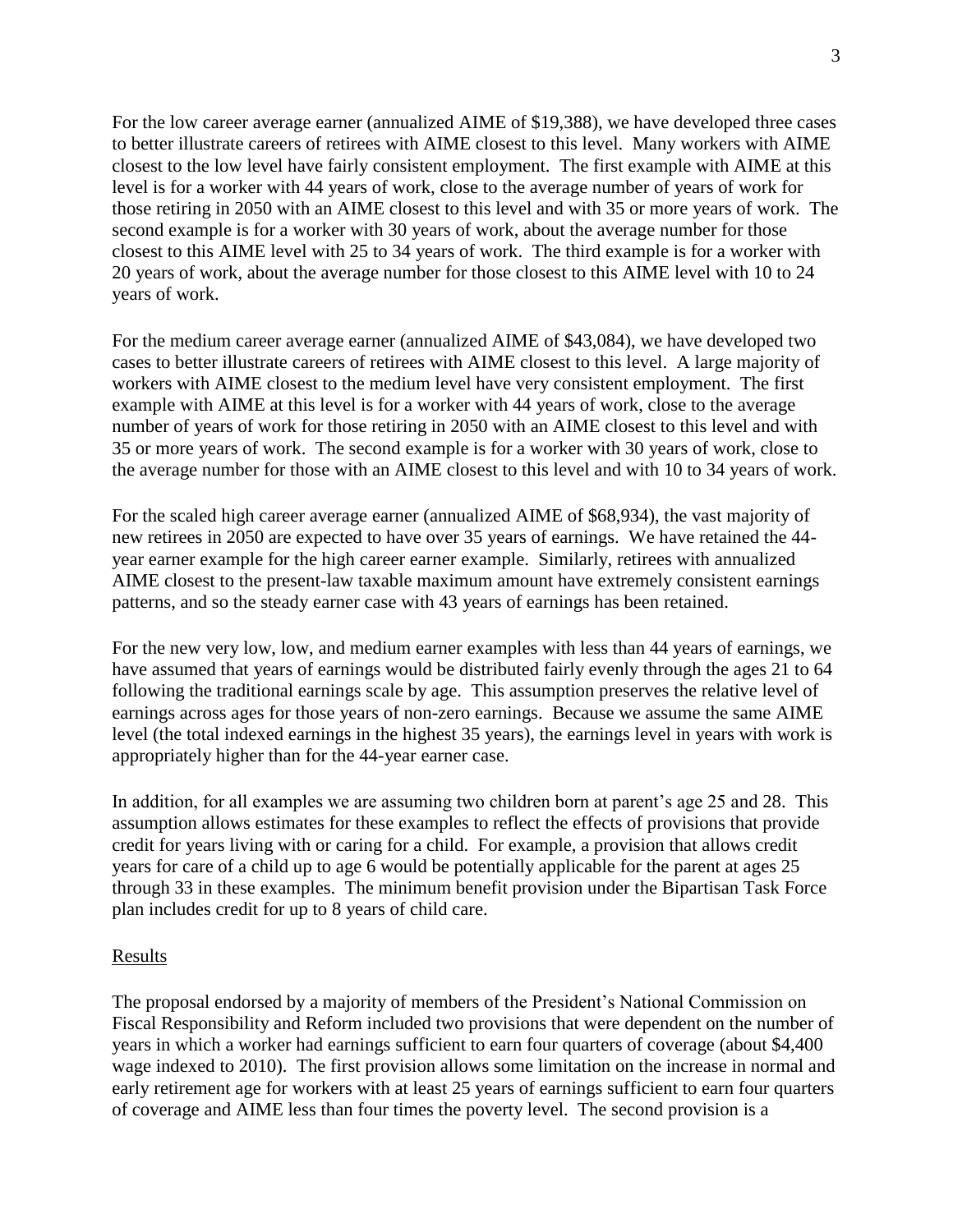minimum benefit that scales up to 125 percent of the poverty level for workers with 30 years of earnings sufficient to earn four quarters of coverage. Details of these provisions and the complete proposal can be found in our letter of December 1, 2010 at [http://www.ssa.gov/OACT/solvency/index.html.](http://www.ssa.gov/OACT/solvency/index.html)

For each of the five AIME levels represented in the enclosed tables 1B1 and 1B2, the benefit levels shown for the top example (that with the most years of earnings) are the same as shown in the December 1, 2010 letter. However, for very low and low AIME workers with fewer years of work, the positive effects shown for the two provisions described above may be reduced. This range of effects provides an improved indication of the variation that would be found for workers in each of these AIME categories.

The proposal adopted by the members of the Bipartisan Policy Center's Debt Reduction Task Force includes a minimum benefit level. This minimum benefit level scales up to 133 percent of the poverty level for workers with 30 years of earnings of at least about \$16,000 (wage indexed to 2010), with credit for up to 8 years when caring for a child under age 6 and earning less than the \$16,000 threshold. Details of this provision and the complete proposal can be found in our letter of November 17, 2010 at [http://www.ssa.gov/OACT/solvency/index.html.](http://www.ssa.gov/OACT/solvency/index.html)

For each of the five AIME levels represented in the enclosed tables 2B1 and 2B2, the benefit levels shown for the top example (that with the most years of earnings) are the same as shown in the November 17, 2010 letter. However, for low AIME workers with fewer than 30 years of work, the positive effect of the minimum benefit provision described above may be reduced. This range of effects provides an improved indication of the variation that would be found for workers in each of these AIME categories.

#### Conclusion

We are glad for the opportunity to have worked with the members and staff of both the commission and the task force. We are pleased to enhance the original estimates provided for the proposals and hope that this enhancement will allow a fuller and more complete understanding of these proposals and their provisions, and in the development of further reform proposals for Social Security in the future.

Sincerely,

Stephen C. Doss

Stephen C. Goss Chief Actuary

Enclosures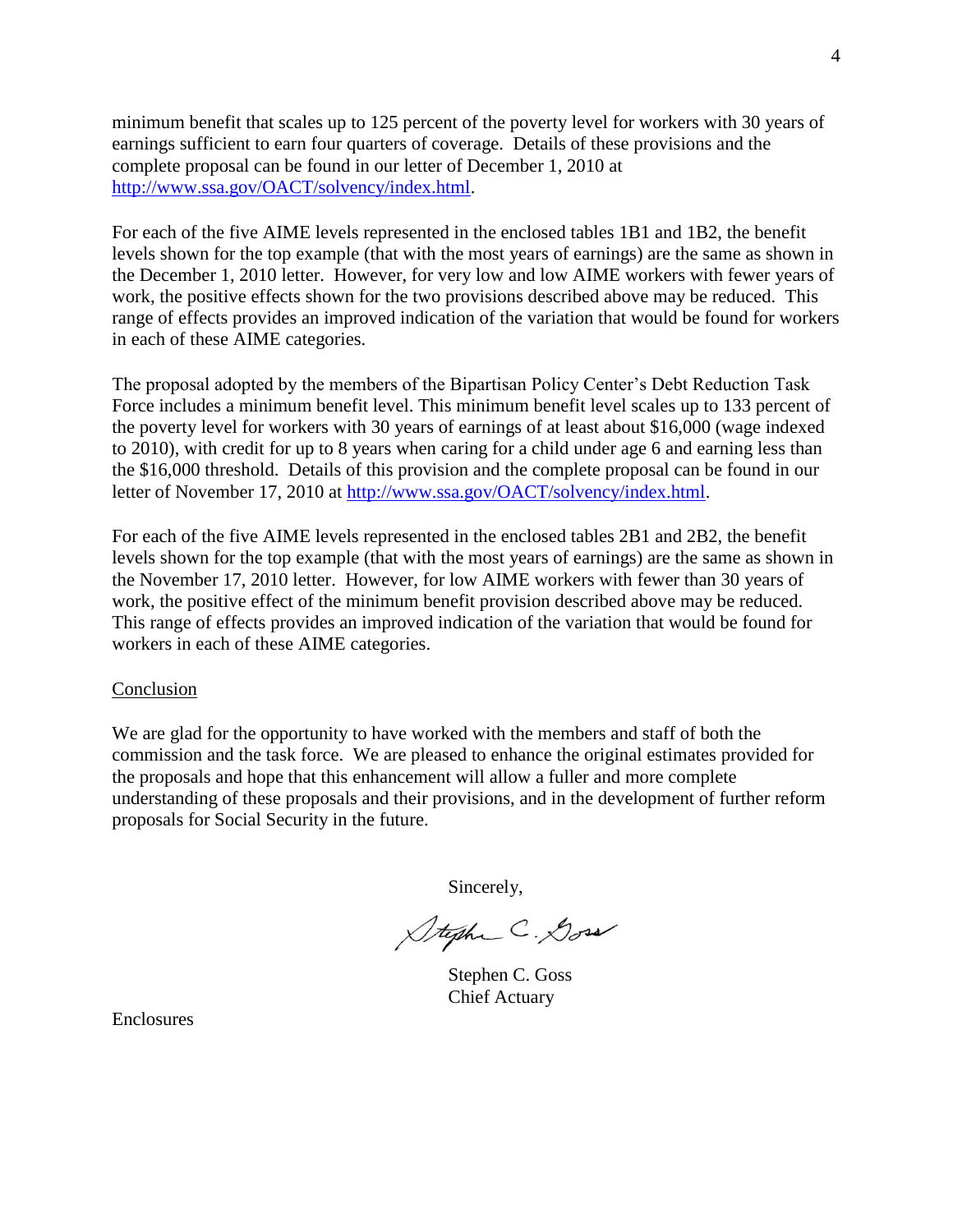The EEA increases under this proposal. For these illustrations, we assume the indexing year and the computation period remain as in current law - the indexing year is the year the worker reaches age 60 and the computation period is 35 years.

1 Average of highest 35 years of earnings wage indexed to 2010. For workers with less than 35 years of earnings, zero years are included.

2 Projected percent of new retired worker awards in 2050 closest to AIME levels and years of work.

3 After trust fund exhaustion under present law continuing taxes are expected to be enough to pay about three fourths of scheduled benefits.

5 Starting Dec 2011, compute the COLA using a chained CPI-W, producing 0.3% lower annual COLAs on average.

|        |                               |                              |                               |                   | <b>Scheduled Benefit Level Percent Change at age 65</b>                                       |                      |            |                                   |            |
|--------|-------------------------------|------------------------------|-------------------------------|-------------------|-----------------------------------------------------------------------------------------------|----------------------|------------|-----------------------------------|------------|
| Year   |                               | <b>Present Law Scheduled</b> | Longevity                     |                   |                                                                                               |                      |            | <b>Proposal Scheduled Benefit</b> |            |
| Attain | Monthly Benefits <sup>3</sup> |                              | <b>Index NRA</b>              | Reduced           | Benefit                                                                                       | Minimum              |            | <b>Percent of Present Law:</b>    |            |
| Age 65 | (Wage Indexed                 | (Constant                    | $1$ Mth/ $2$ Yrs <sup>4</sup> | COLA <sup>5</sup> | Formula <sup>6</sup>                                                                          | Benefit <sup>7</sup> | Total      | Scheduled                         | Payable    |
|        | 2010 Dollars)                 | 2010 Dollars)                |                               |                   | (Percent change)                                                                              |                      |            | (Percents)                        |            |
|        |                               |                              |                               |                   | Very-Low-AIME (\$10,771 for $20101$ ) 30-Year Scaled Earner (8.1% of Retirees <sup>2</sup> )  |                      |            |                                   |            |
| 2010   | 648                           | 648                          |                               |                   |                                                                                               |                      |            |                                   |            |
| 2030   | 579                           | 758                          | 0.0                           | $-0.9$            | $-0.1$                                                                                        | 39.8                 | 38.5       | 138                               | 138        |
| 2050   | 580                           | 959                          | 0.0                           | $-0.9$            | $-0.3$                                                                                        | 40.1                 | 38.5       | 139                               | 173        |
| 2080   | 580                           | 1,341                        | 0.0                           | $-0.9$            | $-0.3$                                                                                        | 40.1                 | 38.5       | 138                               | 183        |
|        |                               |                              |                               |                   | Very-Low-AIME (\$10,771 for $2010^1$ ) 20-Year Scaled Earner (6.0% of Retirees <sup>2</sup> ) |                      |            |                                   |            |
| 2010   | 648                           | 648                          |                               |                   |                                                                                               |                      |            |                                   |            |
| 2030   | 579                           | 758                          | $-1.3$                        | $-0.9$            | $-0.1$                                                                                        | 0.0                  | $-2.2$     | 98                                | 98         |
| 2050   | 580                           | 959                          | $-7.7$                        | $-0.9$            | $-0.3$                                                                                        | $0.0\,$              | $-8.7$     | 91                                | 114        |
| 2080   | 580                           | 1,341                        | $-14.9$                       | $-0.9$            | $-0.3$                                                                                        | 0.0                  | $-15.9$    | 84                                | 111        |
|        |                               |                              |                               |                   |                                                                                               |                      |            |                                   |            |
|        |                               |                              |                               |                   | Very-Low-AIME (\$10,771 for $20101$ ) 14-Year Scaled Earner (5.3% of Retirees <sup>2</sup> )  |                      |            |                                   |            |
| 2010   | 648                           | 648                          |                               |                   |                                                                                               |                      |            |                                   |            |
| 2030   | 579                           | 758                          | $-1.3$                        | $-0.9$            | $-0.1$                                                                                        | 0.0                  | $-2.2$     | 98                                | 98         |
| 2050   | 580                           | 959                          | $-7.7$                        | $-0.9$            | $-0.3$                                                                                        | 0.0                  | $-8.7$     | 91                                | 114        |
| 2080   | 580                           | 1,341                        | $-14.9$                       | $-0.9$            | $-0.3$                                                                                        | 0.0                  | $-15.9$    | 84                                | 111        |
|        |                               |                              |                               |                   |                                                                                               |                      |            |                                   |            |
|        |                               |                              |                               |                   | Low-AIME (\$19,388 for $20101$ ) 44-Year Scaled Earner (13.0% of Retirees <sup>2</sup> )      |                      |            |                                   |            |
| 2010   | 848                           | 848                          |                               |                   |                                                                                               |                      |            |                                   |            |
| 2030   | 758                           | 992                          | 0.0                           | $-0.9$            | $-0.5$<br>$-1.5$                                                                              | 7.4                  | 5.9        | 106                               | 106        |
| 2050   | 758                           | 1,255                        | 0.0<br>0.0                    | $-0.9$<br>$-0.9$  | $-1.7$                                                                                        | 8.5<br>8.6           | 5.9<br>5.9 | 106<br>106                        | 133<br>140 |
| 2080   | 758                           | 1,754                        |                               |                   |                                                                                               |                      |            |                                   |            |
|        |                               |                              |                               |                   | Low-AIME (\$19,388 for $2010^1$ ) 30-Year Scaled Earner (7.1% of Retirees <sup>2</sup> )      |                      |            |                                   |            |
| 2010   | 848                           | 848                          |                               |                   |                                                                                               |                      |            |                                   |            |
| 2030   | 758                           | 992                          | 0.0                           | $-0.9$            | $-0.5$                                                                                        | 7.4                  | 5.9        | 106                               | 106        |
| 2050   | 758                           | 1,255                        | 0.0                           | $-0.9$            | $-1.5$                                                                                        | 8.5                  | 5.9        | 106                               | 133        |
| 2080   | 758                           | 1,754                        | 0.0                           | $-0.9$            | $-1.7$                                                                                        | 8.6                  | 5.9        | 106                               | 140        |
|        |                               |                              |                               |                   |                                                                                               |                      |            |                                   |            |
|        |                               |                              |                               |                   | Low-AIME (\$19,388 for $2010^1$ ) 20-Year Scaled Earner (2.9% of Retirees <sup>2</sup> )      |                      |            |                                   |            |
| 2010   | 848                           | 848                          |                               |                   |                                                                                               |                      |            |                                   |            |
| 2030   | 758                           | 992                          | $-1.3$                        | $-0.9$            | $-0.5$                                                                                        | 0.0                  | $-2.7$     | 97                                | 97         |
| 2050   | 758                           | 1,255                        | $-7.7$                        | $-0.9$            | $-1.5$                                                                                        | 0.0                  | $-9.9$     | 90                                | 113        |
| 2080   | 758                           | 1,754                        | $-14.9$                       | $-0.9$            | $-1.7$                                                                                        | 0.0                  | $-17.1$    | 83                                | 109        |
|        |                               |                              |                               |                   | Medium-AIME (\$43,084 for $20101$ ) 44-Year Scaled Earner (27.0% of Retirees <sup>2</sup> )   |                      |            |                                   |            |
| 2010   | 1,397                         | 1,397                        |                               |                   |                                                                                               |                      |            |                                   |            |
| 2030   | 1,248                         | 1,634                        | $-0.6$                        | $-0.9$            | $-2.6$                                                                                        | 0.0                  | $-4.0$     | 96                                | 96         |
| 2050   | 1,249                         | 2,068                        | $-5.8$                        | $-0.9$            | $-7.2$                                                                                        | 0.0                  | $-13.3$    | 87                                | 108        |
| 2080   | 1,249                         | 2,889                        | $-11.5$                       | $-0.9$            | $-7.9$                                                                                        | 0.0                  | $-19.2$    | 81                                | 107        |
|        |                               |                              |                               |                   |                                                                                               |                      |            |                                   |            |
|        |                               |                              |                               |                   | Medium-AIME (\$43,084 for $20101$ ) 30-Year Scaled Earner (4.4% of Retirees <sup>2</sup> )    |                      |            |                                   |            |
| 2010   | 1,397                         | 1,397                        |                               |                   |                                                                                               |                      |            |                                   |            |
| 2030   | 1,248                         | 1,634                        | $-0.6$                        | $-0.9$            | $-2.6$                                                                                        | 0.0                  | $-4.0$     | 96                                | 96         |
| 2050   | 1,249                         | 2,068                        | $-5.8$                        | $-0.9$            | $-7.2$                                                                                        | 0.0                  | $-13.3$    | 87                                | 108        |
| 2080   | 1,249                         | 2,889                        | $-11.5$                       | $-0.9$            | $-7.9$                                                                                        | 0.0                  | $-19.2$    | 81                                | 107        |
|        |                               |                              |                               |                   | High-AIME (\$68,934 for $20101$ ) 44-Year Scaled Earner (20.7% of Retirees <sup>2</sup> )     |                      |            |                                   |            |
| 2010   | 1,851                         | 1,851                        |                               |                   |                                                                                               |                      |            |                                   |            |
| 2030   | 1,654                         | 2,166                        | $-1.3$                        | $-0.9$            | $-7.3$                                                                                        | 0.0                  | $-9.3$     | 91                                | 91         |
| 2050   | 1,656                         | 2,740                        | $-7.7$                        | $-0.9$            | $-20.7$                                                                                       | 0.0                  | $-27.4$    | 73                                | 91         |
| 2080   | 1,656                         | 3,829                        | $-14.9$                       | $-0.9$            | $-22.7$                                                                                       | 0.0                  | $-34.8$    | 65                                | 86         |
|        |                               |                              |                               |                   |                                                                                               |                      |            |                                   |            |
|        |                               |                              |                               |                   | Maximum-AIME (\$106,800 for $20101$ ) Steady Earner (5.4% of Retirees <sup>2</sup> )          |                      |            |                                   |            |
| 2010   | 2,192                         | 2,192                        |                               |                   |                                                                                               |                      |            |                                   |            |
| 2030   | 2,021                         | 2,646                        | $-1.3$                        | $-0.9$            | $-9.9$                                                                                        | 0.0                  | $-11.9$    | 88                                | 88         |
| 2050   | 2,020                         | 3,343                        | $-7.7$                        | $-0.9$            | $-27.9$                                                                                       | 0.0                  | $-34.0$    | 66                                | 83         |
| 2080   | 2,019                         | 4,668                        | $-14.9$                       | $-0.9$            | $-30.6$                                                                                       | 0.0                  | $-41.5$    | 59                                | 77         |

All estimates based on the intermediate assumptions of the 2010 Trustees Report.

Office of the Chief Actuary, Social Security Administration

4 Index the NRA to keep a constant ratio of life expectancy at NRA to (NRA-20) once the NRA reaches 67. Include hardship exemption with no EEA/NRA change if 25yrs with 4QCs and AIME <250% Federal poverty level; phased to no exemption with AIME >=400% of poverty level. The scaled very low and low earners meet the requirements for the hardship exemption. However, only about 42 percent of earners with AIMEs closest to the scaled very low earner and 87 percent of earners closest to the scaled low earner would meet these requirements.

6 New bend point at 50th percentile of career-average earnings level; reduced PIA factors to 90/30/10/5 by 2050.

7 Increase the PIA to a level such that a worker with 30 years of earning 4 quarters of coverage would receive an adjusted PIA equal to 125% of monthly poverty level in 2009, CPI-index from 2009- 2017 then wage-indexed to year of eligibility. This provision would take full effect for all newly eligible workers in 2017. The Minimum Benefit Percent Reduction is calculated after all other proposals, so that the Proposed Benefit Amount is at least the Minimum Benefit.

# **Table 1B1. Changes in Benefits for Hypothetical Workers Beginning Benefit Receipt at age 65 Plan Proposed by the National Commission on Fiscal Responsibility and Reform, December 1, 2010 Basic Provisions Only -- Those with Direct Effects on Social Security Beneifts or Tax Revenue**

February 2, 2011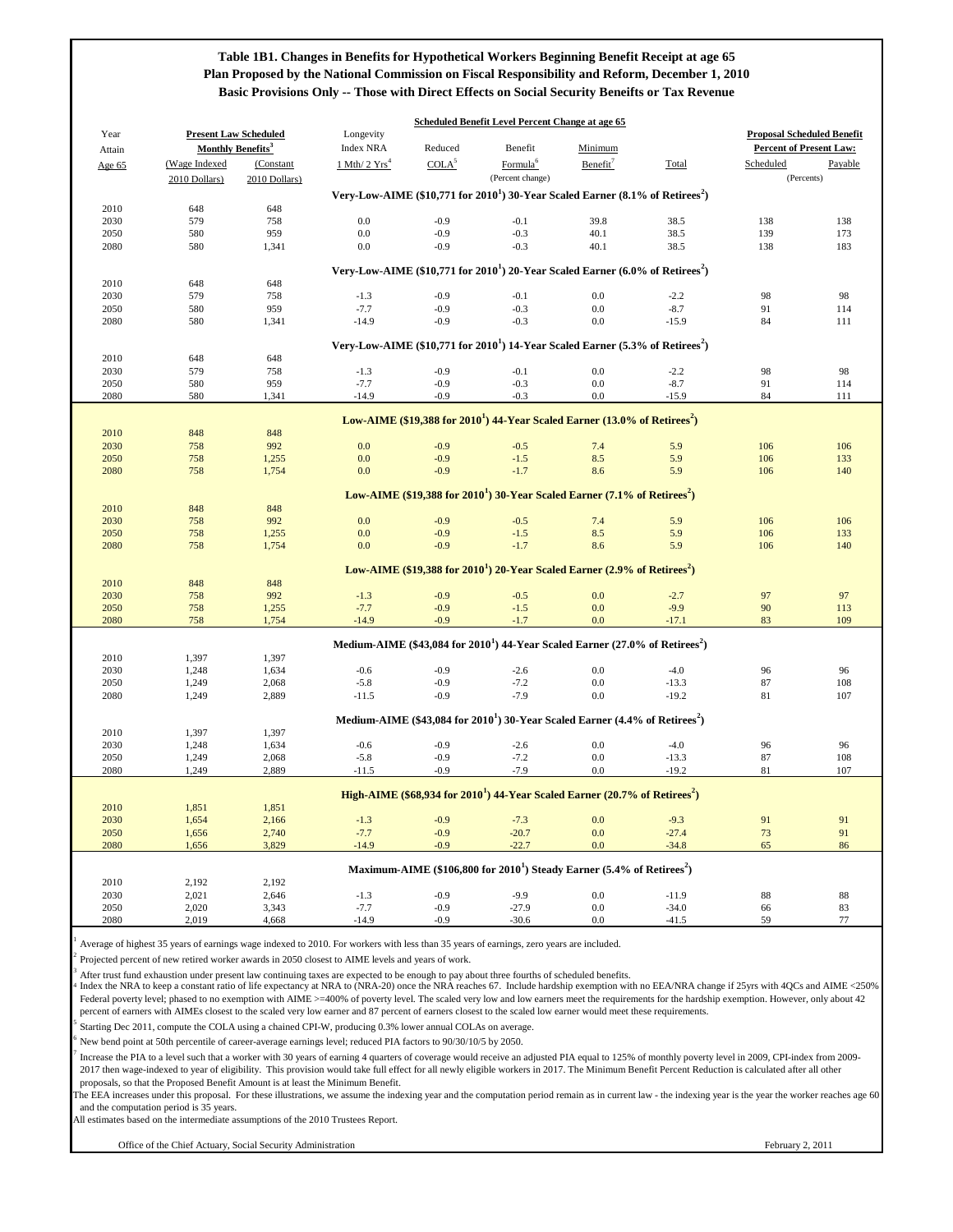|                                                                                                                       |                                                                                                                                                                                                                                                                                                                                                                                                                                                                                                                                                                                                                                                                                                                                                                                                                                 | Table 1B2. Changes in Benefits for Hypothetical Workers Beginning Benefit Receipt at age 65<br>Plan Proposed by the National Commission on Fiscal Responsibility and Reform, December 1, 2010<br>Basic Provisions Only -- Those with Direct Effects on Social Security Beneifts or Tax Revenue |                                                             |                                                                                                                                                                                                                                                                                                                                                                                                                                                                                                                                                                                                                                                                                                                                                                                                                                                                                                                                                                                                                                                      |
|-----------------------------------------------------------------------------------------------------------------------|---------------------------------------------------------------------------------------------------------------------------------------------------------------------------------------------------------------------------------------------------------------------------------------------------------------------------------------------------------------------------------------------------------------------------------------------------------------------------------------------------------------------------------------------------------------------------------------------------------------------------------------------------------------------------------------------------------------------------------------------------------------------------------------------------------------------------------|------------------------------------------------------------------------------------------------------------------------------------------------------------------------------------------------------------------------------------------------------------------------------------------------|-------------------------------------------------------------|------------------------------------------------------------------------------------------------------------------------------------------------------------------------------------------------------------------------------------------------------------------------------------------------------------------------------------------------------------------------------------------------------------------------------------------------------------------------------------------------------------------------------------------------------------------------------------------------------------------------------------------------------------------------------------------------------------------------------------------------------------------------------------------------------------------------------------------------------------------------------------------------------------------------------------------------------------------------------------------------------------------------------------------------------|
| Year                                                                                                                  |                                                                                                                                                                                                                                                                                                                                                                                                                                                                                                                                                                                                                                                                                                                                                                                                                                 |                                                                                                                                                                                                                                                                                                | <b>Proposal Benefit as Percent of Present Law Scheduled</b> |                                                                                                                                                                                                                                                                                                                                                                                                                                                                                                                                                                                                                                                                                                                                                                                                                                                                                                                                                                                                                                                      |
| Attain<br>Age 65                                                                                                      | Age 65                                                                                                                                                                                                                                                                                                                                                                                                                                                                                                                                                                                                                                                                                                                                                                                                                          | Age 75                                                                                                                                                                                                                                                                                         | Age $85^3$                                                  | Age 95                                                                                                                                                                                                                                                                                                                                                                                                                                                                                                                                                                                                                                                                                                                                                                                                                                                                                                                                                                                                                                               |
|                                                                                                                       |                                                                                                                                                                                                                                                                                                                                                                                                                                                                                                                                                                                                                                                                                                                                                                                                                                 |                                                                                                                                                                                                                                                                                                | (Percents)                                                  |                                                                                                                                                                                                                                                                                                                                                                                                                                                                                                                                                                                                                                                                                                                                                                                                                                                                                                                                                                                                                                                      |
|                                                                                                                       |                                                                                                                                                                                                                                                                                                                                                                                                                                                                                                                                                                                                                                                                                                                                                                                                                                 | Very-Low-AIME $(\$10,771$ for $2010^1)$ 30-Year Scaled Earner $(\$.1\%$ of Retirees <sup>2</sup> )                                                                                                                                                                                             |                                                             |                                                                                                                                                                                                                                                                                                                                                                                                                                                                                                                                                                                                                                                                                                                                                                                                                                                                                                                                                                                                                                                      |
| 2010<br>2030                                                                                                          | 138.5                                                                                                                                                                                                                                                                                                                                                                                                                                                                                                                                                                                                                                                                                                                                                                                                                           | 134.5                                                                                                                                                                                                                                                                                          | 138.4                                                       | 136.3                                                                                                                                                                                                                                                                                                                                                                                                                                                                                                                                                                                                                                                                                                                                                                                                                                                                                                                                                                                                                                                |
| 2050                                                                                                                  | 138.5                                                                                                                                                                                                                                                                                                                                                                                                                                                                                                                                                                                                                                                                                                                                                                                                                           | 134.5                                                                                                                                                                                                                                                                                          | 137.7                                                       | 135.4                                                                                                                                                                                                                                                                                                                                                                                                                                                                                                                                                                                                                                                                                                                                                                                                                                                                                                                                                                                                                                                |
| 2080                                                                                                                  | 138.5                                                                                                                                                                                                                                                                                                                                                                                                                                                                                                                                                                                                                                                                                                                                                                                                                           | 134.5                                                                                                                                                                                                                                                                                          | 137.2                                                       | 134.8                                                                                                                                                                                                                                                                                                                                                                                                                                                                                                                                                                                                                                                                                                                                                                                                                                                                                                                                                                                                                                                |
|                                                                                                                       |                                                                                                                                                                                                                                                                                                                                                                                                                                                                                                                                                                                                                                                                                                                                                                                                                                 | Very-Low-AIME (\$10,771 for $2010^1$ ) 20-Year Scaled Earner (6.0% of Retirees <sup>2</sup> )                                                                                                                                                                                                  |                                                             |                                                                                                                                                                                                                                                                                                                                                                                                                                                                                                                                                                                                                                                                                                                                                                                                                                                                                                                                                                                                                                                      |
| 2010<br>2030                                                                                                          | 97.8                                                                                                                                                                                                                                                                                                                                                                                                                                                                                                                                                                                                                                                                                                                                                                                                                            | 95.0                                                                                                                                                                                                                                                                                           | 100.0                                                       | 99.0                                                                                                                                                                                                                                                                                                                                                                                                                                                                                                                                                                                                                                                                                                                                                                                                                                                                                                                                                                                                                                                 |
| 2050<br>2080                                                                                                          | 91.3<br>84.1                                                                                                                                                                                                                                                                                                                                                                                                                                                                                                                                                                                                                                                                                                                                                                                                                    | 88.6<br>81.7                                                                                                                                                                                                                                                                                   | 91.4<br>82.6                                                | 92.2<br>85.0                                                                                                                                                                                                                                                                                                                                                                                                                                                                                                                                                                                                                                                                                                                                                                                                                                                                                                                                                                                                                                         |
|                                                                                                                       |                                                                                                                                                                                                                                                                                                                                                                                                                                                                                                                                                                                                                                                                                                                                                                                                                                 |                                                                                                                                                                                                                                                                                                |                                                             |                                                                                                                                                                                                                                                                                                                                                                                                                                                                                                                                                                                                                                                                                                                                                                                                                                                                                                                                                                                                                                                      |
| 2010                                                                                                                  |                                                                                                                                                                                                                                                                                                                                                                                                                                                                                                                                                                                                                                                                                                                                                                                                                                 | Very-Low-AIME (\$10,771 for 2010 <sup>1</sup> ) 14-Year Scaled Earner (5.3% of Retirees <sup>2</sup> )                                                                                                                                                                                         |                                                             |                                                                                                                                                                                                                                                                                                                                                                                                                                                                                                                                                                                                                                                                                                                                                                                                                                                                                                                                                                                                                                                      |
| 2030                                                                                                                  | 97.8                                                                                                                                                                                                                                                                                                                                                                                                                                                                                                                                                                                                                                                                                                                                                                                                                            | 95.0                                                                                                                                                                                                                                                                                           | 100.0                                                       | 99.0                                                                                                                                                                                                                                                                                                                                                                                                                                                                                                                                                                                                                                                                                                                                                                                                                                                                                                                                                                                                                                                 |
| 2050<br>2080                                                                                                          | 91.3<br>84.1                                                                                                                                                                                                                                                                                                                                                                                                                                                                                                                                                                                                                                                                                                                                                                                                                    | 88.6<br>81.7                                                                                                                                                                                                                                                                                   | 91.4<br>82.6                                                | 92.2<br>85.0                                                                                                                                                                                                                                                                                                                                                                                                                                                                                                                                                                                                                                                                                                                                                                                                                                                                                                                                                                                                                                         |
|                                                                                                                       |                                                                                                                                                                                                                                                                                                                                                                                                                                                                                                                                                                                                                                                                                                                                                                                                                                 |                                                                                                                                                                                                                                                                                                |                                                             |                                                                                                                                                                                                                                                                                                                                                                                                                                                                                                                                                                                                                                                                                                                                                                                                                                                                                                                                                                                                                                                      |
| 2010                                                                                                                  |                                                                                                                                                                                                                                                                                                                                                                                                                                                                                                                                                                                                                                                                                                                                                                                                                                 | Low-AIME (\$19,388 for $20101$ ) 44-Year Scaled Earner (13.0% of Retirees <sup>2</sup> )                                                                                                                                                                                                       |                                                             |                                                                                                                                                                                                                                                                                                                                                                                                                                                                                                                                                                                                                                                                                                                                                                                                                                                                                                                                                                                                                                                      |
| 2030                                                                                                                  | 105.9                                                                                                                                                                                                                                                                                                                                                                                                                                                                                                                                                                                                                                                                                                                                                                                                                           | 102.8                                                                                                                                                                                                                                                                                          | 105.8                                                       | 104.2                                                                                                                                                                                                                                                                                                                                                                                                                                                                                                                                                                                                                                                                                                                                                                                                                                                                                                                                                                                                                                                |
| 2050<br>2080                                                                                                          | 105.9<br>105.9                                                                                                                                                                                                                                                                                                                                                                                                                                                                                                                                                                                                                                                                                                                                                                                                                  | 102.8<br>102.8                                                                                                                                                                                                                                                                                 | 105.2<br>104.9                                              | 103.5<br>103.1                                                                                                                                                                                                                                                                                                                                                                                                                                                                                                                                                                                                                                                                                                                                                                                                                                                                                                                                                                                                                                       |
|                                                                                                                       |                                                                                                                                                                                                                                                                                                                                                                                                                                                                                                                                                                                                                                                                                                                                                                                                                                 |                                                                                                                                                                                                                                                                                                |                                                             |                                                                                                                                                                                                                                                                                                                                                                                                                                                                                                                                                                                                                                                                                                                                                                                                                                                                                                                                                                                                                                                      |
| 2010                                                                                                                  |                                                                                                                                                                                                                                                                                                                                                                                                                                                                                                                                                                                                                                                                                                                                                                                                                                 | Low-AIME (\$19,388 for $20101$ ) 30-Year Scaled Earner (7.1% of Retirees <sup>2</sup> )                                                                                                                                                                                                        |                                                             |                                                                                                                                                                                                                                                                                                                                                                                                                                                                                                                                                                                                                                                                                                                                                                                                                                                                                                                                                                                                                                                      |
| 2030                                                                                                                  | 105.9                                                                                                                                                                                                                                                                                                                                                                                                                                                                                                                                                                                                                                                                                                                                                                                                                           | 102.8                                                                                                                                                                                                                                                                                          | 105.8                                                       | 104.2                                                                                                                                                                                                                                                                                                                                                                                                                                                                                                                                                                                                                                                                                                                                                                                                                                                                                                                                                                                                                                                |
| 2050<br>2080                                                                                                          | 105.9<br>105.9                                                                                                                                                                                                                                                                                                                                                                                                                                                                                                                                                                                                                                                                                                                                                                                                                  | 102.8<br>102.8                                                                                                                                                                                                                                                                                 | 105.2<br>104.9                                              | 103.5<br>103.1                                                                                                                                                                                                                                                                                                                                                                                                                                                                                                                                                                                                                                                                                                                                                                                                                                                                                                                                                                                                                                       |
|                                                                                                                       |                                                                                                                                                                                                                                                                                                                                                                                                                                                                                                                                                                                                                                                                                                                                                                                                                                 |                                                                                                                                                                                                                                                                                                |                                                             |                                                                                                                                                                                                                                                                                                                                                                                                                                                                                                                                                                                                                                                                                                                                                                                                                                                                                                                                                                                                                                                      |
| 2010                                                                                                                  |                                                                                                                                                                                                                                                                                                                                                                                                                                                                                                                                                                                                                                                                                                                                                                                                                                 | Low-AIME $(\$19,388$ for $2010^1$ ) 20-Year Scaled Earner (2.9% of Retirees <sup>2</sup> )                                                                                                                                                                                                     |                                                             |                                                                                                                                                                                                                                                                                                                                                                                                                                                                                                                                                                                                                                                                                                                                                                                                                                                                                                                                                                                                                                                      |
| 2030                                                                                                                  | 97.3                                                                                                                                                                                                                                                                                                                                                                                                                                                                                                                                                                                                                                                                                                                                                                                                                            | 94.5                                                                                                                                                                                                                                                                                           | 97.8                                                        | 96.4                                                                                                                                                                                                                                                                                                                                                                                                                                                                                                                                                                                                                                                                                                                                                                                                                                                                                                                                                                                                                                                 |
| 2050<br>2080                                                                                                          | 90.1<br>82.9                                                                                                                                                                                                                                                                                                                                                                                                                                                                                                                                                                                                                                                                                                                                                                                                                    | 87.5<br>80.5                                                                                                                                                                                                                                                                                   | 89.0<br>80.7                                                | 89.1<br>82.1                                                                                                                                                                                                                                                                                                                                                                                                                                                                                                                                                                                                                                                                                                                                                                                                                                                                                                                                                                                                                                         |
|                                                                                                                       |                                                                                                                                                                                                                                                                                                                                                                                                                                                                                                                                                                                                                                                                                                                                                                                                                                 |                                                                                                                                                                                                                                                                                                |                                                             |                                                                                                                                                                                                                                                                                                                                                                                                                                                                                                                                                                                                                                                                                                                                                                                                                                                                                                                                                                                                                                                      |
| 2010                                                                                                                  |                                                                                                                                                                                                                                                                                                                                                                                                                                                                                                                                                                                                                                                                                                                                                                                                                                 | Medium-AIME (\$43,084 for $2010^1$ ) 44-Year Scaled Earner (27.0% of Retirees <sup>2</sup> )                                                                                                                                                                                                   |                                                             |                                                                                                                                                                                                                                                                                                                                                                                                                                                                                                                                                                                                                                                                                                                                                                                                                                                                                                                                                                                                                                                      |
| 2030                                                                                                                  | 96.0                                                                                                                                                                                                                                                                                                                                                                                                                                                                                                                                                                                                                                                                                                                                                                                                                            | 93.2                                                                                                                                                                                                                                                                                           | 94.1                                                        | 92.3                                                                                                                                                                                                                                                                                                                                                                                                                                                                                                                                                                                                                                                                                                                                                                                                                                                                                                                                                                                                                                                 |
| 2050<br>2080                                                                                                          | 86.7<br>80.8                                                                                                                                                                                                                                                                                                                                                                                                                                                                                                                                                                                                                                                                                                                                                                                                                    | 84.2<br>78.4                                                                                                                                                                                                                                                                                   | 85.0<br>78.5                                                | 83.4<br>77.7                                                                                                                                                                                                                                                                                                                                                                                                                                                                                                                                                                                                                                                                                                                                                                                                                                                                                                                                                                                                                                         |
|                                                                                                                       |                                                                                                                                                                                                                                                                                                                                                                                                                                                                                                                                                                                                                                                                                                                                                                                                                                 |                                                                                                                                                                                                                                                                                                |                                                             |                                                                                                                                                                                                                                                                                                                                                                                                                                                                                                                                                                                                                                                                                                                                                                                                                                                                                                                                                                                                                                                      |
| 2010                                                                                                                  |                                                                                                                                                                                                                                                                                                                                                                                                                                                                                                                                                                                                                                                                                                                                                                                                                                 | Medium-AIME (\$43,084 for $20101$ ) 30-Year Scaled Earner (4.4% of Retirees <sup>2</sup> )                                                                                                                                                                                                     |                                                             |                                                                                                                                                                                                                                                                                                                                                                                                                                                                                                                                                                                                                                                                                                                                                                                                                                                                                                                                                                                                                                                      |
| 2030                                                                                                                  | 96.0                                                                                                                                                                                                                                                                                                                                                                                                                                                                                                                                                                                                                                                                                                                                                                                                                            | 93.2                                                                                                                                                                                                                                                                                           | 94.1                                                        | 92.3                                                                                                                                                                                                                                                                                                                                                                                                                                                                                                                                                                                                                                                                                                                                                                                                                                                                                                                                                                                                                                                 |
| 2050<br>2080                                                                                                          | 86.7<br>80.8                                                                                                                                                                                                                                                                                                                                                                                                                                                                                                                                                                                                                                                                                                                                                                                                                    | 84.2<br>78.4                                                                                                                                                                                                                                                                                   | 85.0<br>78.5                                                | 83.4<br>77.7                                                                                                                                                                                                                                                                                                                                                                                                                                                                                                                                                                                                                                                                                                                                                                                                                                                                                                                                                                                                                                         |
|                                                                                                                       |                                                                                                                                                                                                                                                                                                                                                                                                                                                                                                                                                                                                                                                                                                                                                                                                                                 |                                                                                                                                                                                                                                                                                                |                                                             |                                                                                                                                                                                                                                                                                                                                                                                                                                                                                                                                                                                                                                                                                                                                                                                                                                                                                                                                                                                                                                                      |
| 2010                                                                                                                  |                                                                                                                                                                                                                                                                                                                                                                                                                                                                                                                                                                                                                                                                                                                                                                                                                                 | High-AIME (\$68,934 for $20101$ ) 44-Year Scaled Earner (20.7% of Retirees <sup>2</sup> )                                                                                                                                                                                                      |                                                             |                                                                                                                                                                                                                                                                                                                                                                                                                                                                                                                                                                                                                                                                                                                                                                                                                                                                                                                                                                                                                                                      |
| 2030                                                                                                                  | 90.7                                                                                                                                                                                                                                                                                                                                                                                                                                                                                                                                                                                                                                                                                                                                                                                                                            | 88.1                                                                                                                                                                                                                                                                                           | 88.3                                                        | 86.4                                                                                                                                                                                                                                                                                                                                                                                                                                                                                                                                                                                                                                                                                                                                                                                                                                                                                                                                                                                                                                                 |
| 2050<br>2080                                                                                                          | 72.6<br>65.2                                                                                                                                                                                                                                                                                                                                                                                                                                                                                                                                                                                                                                                                                                                                                                                                                    | 70.5<br>63.3                                                                                                                                                                                                                                                                                   | 70.3<br>62.7                                                | 69.5<br>62.5                                                                                                                                                                                                                                                                                                                                                                                                                                                                                                                                                                                                                                                                                                                                                                                                                                                                                                                                                                                                                                         |
|                                                                                                                       |                                                                                                                                                                                                                                                                                                                                                                                                                                                                                                                                                                                                                                                                                                                                                                                                                                 | Maximum-AIME (\$106,800 for 2010 <sup>1</sup> ) Steady Earner (5.4% of Retirees <sup>2</sup> )                                                                                                                                                                                                 |                                                             |                                                                                                                                                                                                                                                                                                                                                                                                                                                                                                                                                                                                                                                                                                                                                                                                                                                                                                                                                                                                                                                      |
| 2010                                                                                                                  |                                                                                                                                                                                                                                                                                                                                                                                                                                                                                                                                                                                                                                                                                                                                                                                                                                 |                                                                                                                                                                                                                                                                                                |                                                             |                                                                                                                                                                                                                                                                                                                                                                                                                                                                                                                                                                                                                                                                                                                                                                                                                                                                                                                                                                                                                                                      |
| 2030<br>2050                                                                                                          | 88.1<br>66.0                                                                                                                                                                                                                                                                                                                                                                                                                                                                                                                                                                                                                                                                                                                                                                                                                    | 85.6<br>64.1                                                                                                                                                                                                                                                                                   | 85.4<br>63.7                                                | 83.5<br>62.9                                                                                                                                                                                                                                                                                                                                                                                                                                                                                                                                                                                                                                                                                                                                                                                                                                                                                                                                                                                                                                         |
| 2080                                                                                                                  | 58.5                                                                                                                                                                                                                                                                                                                                                                                                                                                                                                                                                                                                                                                                                                                                                                                                                            | 56.9                                                                                                                                                                                                                                                                                           | 56.2                                                        | 55.9                                                                                                                                                                                                                                                                                                                                                                                                                                                                                                                                                                                                                                                                                                                                                                                                                                                                                                                                                                                                                                                 |
| Other Changes:<br>Proposed Benefit Amount is at least the Minimum Benefit.<br>and the computation period is 35 years. | Average of highest 35 years of earnings wage indexed to 2010. For workers with less than 35 years of earnings, zero years are included.<br>$\frac{1}{2}$ Projected percent of new retired worker awards in 2050 closest to AIME levels and years of work.<br>Increase the benefit by 5% beginning 20 years after eligibility and phased in over five years starting in 2011.<br>Note: Starting Dec 2011, compute the COLA using a chained CPI-W, producing 0.3% lower annual COLAs on average.<br>to the scaled very low earner and 87 percent of earners closest to the scaled low earner would meet these requirements.<br>New bend point at 50th percentile of career-average earnings level; reduced PIA factors to 90/30/10/5 by 2050.<br>All estimates based on the intermediate assumptions of the 2010 Trustees Report. |                                                                                                                                                                                                                                                                                                |                                                             | Index the NRA to keep a constant ratio of life expectancy at NRA to (NRA-20) once the NRA reaches 67. Include hardship EEA/NRA change if 25yrs with 4QCs and AIME <250% Federal poverty level;<br>phased to no exemption with AIME >=400% of poverty level. The scaled very low and low earners meet the requirements for the hardship exemption. However, only about 42 percent of earners with closest<br>Increase the PIA to a level such that a worker with 30 years of earning 4 quarters of coverage would receive an adjusted PIA equal to 125% of monthly poverty level in 2009, CPI-index from 2009-2017 then<br>wage-indexed to year of eligibility. This provision would take full effect for all newly eligible workers in 2017. The Minimum Benefit Percent Reduction is calculated after all other proposals, so that the<br>The EEA increases under this proposal. For these illustrations, we assume the indexing year and the computation period remain as in current law - the indexing year is the year the worker reaches age 60 |
|                                                                                                                       |                                                                                                                                                                                                                                                                                                                                                                                                                                                                                                                                                                                                                                                                                                                                                                                                                                 |                                                                                                                                                                                                                                                                                                |                                                             |                                                                                                                                                                                                                                                                                                                                                                                                                                                                                                                                                                                                                                                                                                                                                                                                                                                                                                                                                                                                                                                      |
|                                                                                                                       | Office of the Chief Actuary, Social Security Adminstration                                                                                                                                                                                                                                                                                                                                                                                                                                                                                                                                                                                                                                                                                                                                                                      |                                                                                                                                                                                                                                                                                                |                                                             | February 2, 2011                                                                                                                                                                                                                                                                                                                                                                                                                                                                                                                                                                                                                                                                                                                                                                                                                                                                                                                                                                                                                                     |
|                                                                                                                       |                                                                                                                                                                                                                                                                                                                                                                                                                                                                                                                                                                                                                                                                                                                                                                                                                                 |                                                                                                                                                                                                                                                                                                |                                                             |                                                                                                                                                                                                                                                                                                                                                                                                                                                                                                                                                                                                                                                                                                                                                                                                                                                                                                                                                                                                                                                      |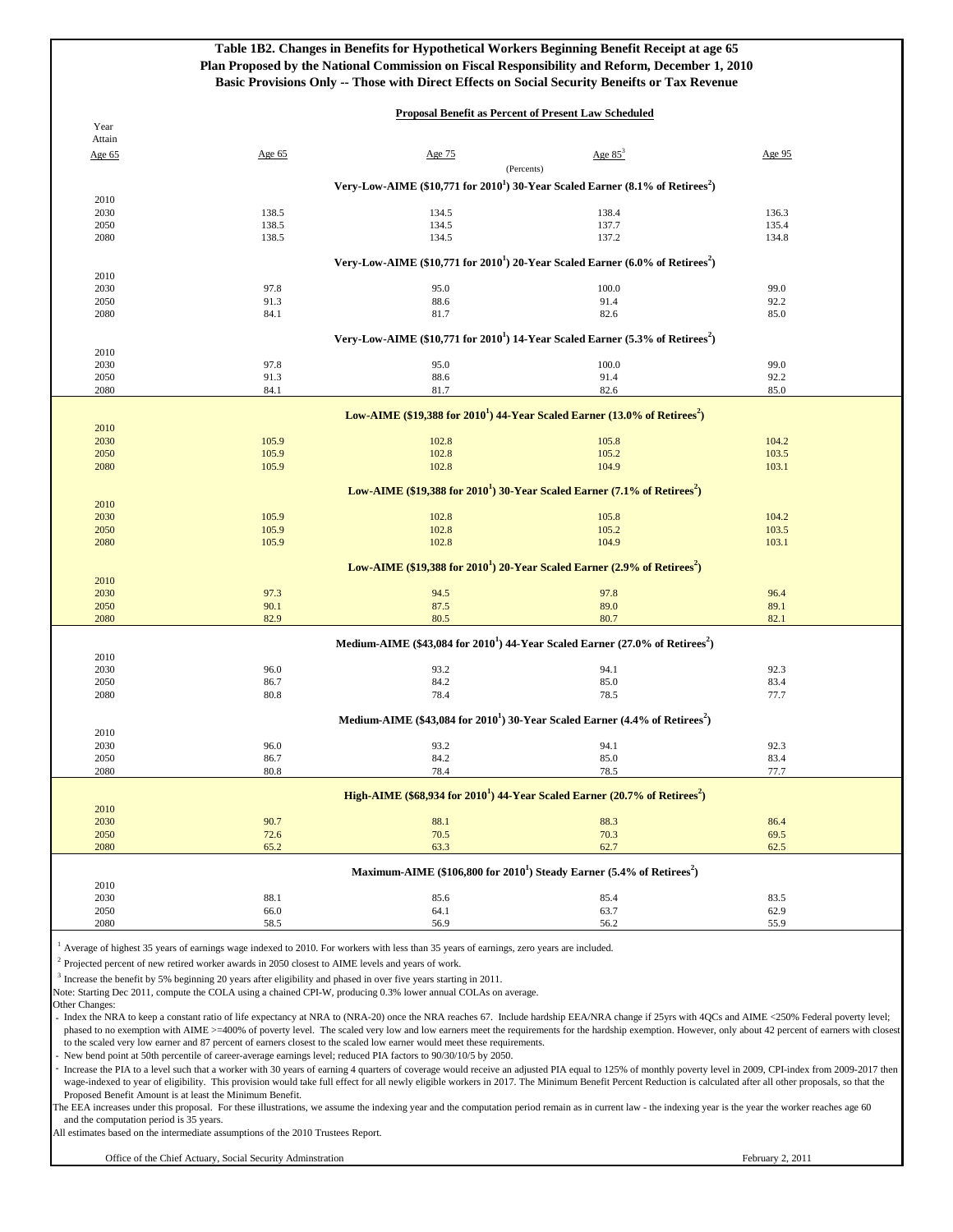Notes: The hypothetical worker's earnings patterns were not altered to reflect effects on wages and earnings as a result of any changes to tax provisions, including personal and corporate income tax, VAT, and taxing ESI premiums.

| 2050 | 2,020 | 242<br>د 34د.ر | .<br>$-U_{\star}$ | x<br>-0.U | $-0.0$ | v.v | $\sqrt{ }$<br>14.0 |    | 10´ |
|------|-------|----------------|-------------------|-----------|--------|-----|--------------------|----|-----|
| 2080 | .019  | 4,668          | .<br>-w.          |           | 7 G    | v.v |                    | 70 | 102 |

1

Average of highest 35 years of earnings wage indexed to 2010. For workers with less than 35 years of earnings, zero years are included.

2

Projected percent of new retired worker awards in 2050 closest to AIME levels and years of work.

3 4

Starting Dec 2012, compute the COLA using a chained CPI-W, producing 0.3 percentage point lower annual COLAs on average.

5 6

|        |                |                               |                   |                        | <b>Scheduled Benefit Level Percent Change at age 65</b>                                           |                      |         |                                   |         |
|--------|----------------|-------------------------------|-------------------|------------------------|---------------------------------------------------------------------------------------------------|----------------------|---------|-----------------------------------|---------|
| Year   |                | <b>Present Law Scheduled</b>  |                   |                        |                                                                                                   |                      |         | <b>Proposal Scheduled Benefit</b> |         |
| Attain |                | Monthly Benefits <sup>3</sup> | Reduced           |                        | <b>PIA</b>                                                                                        | Minimum              |         | <b>Percent of Present Law:</b>    |         |
| Age 65 | (Wage Indexed  | (Constant                     | COLA <sup>4</sup> | Longevity <sup>5</sup> | Formula <sup>6</sup>                                                                              | Benefit <sup>7</sup> | Total   | Scheduled                         | Payable |
|        | 2010 Dollars)  | 2010 Dollars)                 |                   |                        | (Percent change)                                                                                  |                      |         | (Percents)                        |         |
|        |                |                               |                   |                        | Very-Low-AIME (\$10,771 for $20101$ ) 30-Year Scaled Earner (8.1% of Retirees <sup>2</sup> )      |                      |         |                                   |         |
| 2010   | 648            | 648                           |                   |                        |                                                                                                   |                      |         |                                   |         |
|        |                |                               | $-0.9$            | $-1.7$                 |                                                                                                   | $0.0\,$              | $-2.5$  | 97                                | 97      |
| 2030   | 579            | 758                           | $-0.9$            |                        | 0.0                                                                                               |                      | $-8.8$  |                                   |         |
| 2050   | 580            | 959                           |                   | $-8.0$                 | 0.0                                                                                               | $0.0\,$              |         | 91                                | 114     |
| 2080   | 580            | 1,341                         | $-0.9$            | $-15.1$                | 0.0                                                                                               | $0.0\,$              | $-15.8$ | 84                                | 111     |
|        |                |                               |                   |                        | Very-Low-AIME (\$10,771 for $2010^1$ ) 20-Year Scaled Earner (6.0% of Retirees <sup>2</sup> )     |                      |         |                                   |         |
| 2010   | 648            | 648                           |                   |                        |                                                                                                   |                      |         |                                   |         |
| 2030   | 579            | 758                           | $-0.9$            | $-1.7$                 | 0.0                                                                                               | $0.0\,$              | $-2.5$  | 97                                | 97      |
| 2050   | 580            | 959                           | $-0.9$            | $-8.0$                 | 0.0                                                                                               | $0.0\,$              | $-8.8$  | 91                                | 114     |
| 2080   | 580            | 1,341                         | $-0.9$            | $-15.1$                | $0.0\,$                                                                                           | $0.0\,$              | $-15.8$ | 84                                | 111     |
|        |                |                               |                   |                        |                                                                                                   |                      |         |                                   |         |
|        |                |                               |                   |                        | Very-Low-AIME (\$10,771 for $20101$ ) 14-Year Scaled Earner (5.3% of Retirees <sup>2</sup> )      |                      |         |                                   |         |
| 2010   | 648            | 648                           |                   |                        |                                                                                                   |                      |         |                                   |         |
| 2030   | 579            | 758                           | $-0.9$            | $-1.7$                 | 0.0                                                                                               | $0.0\,$              | $-2.5$  | 97                                | 97      |
| 2050   | 580            | 959                           | $-0.9$            | $-8.0$                 | 0.0                                                                                               | $0.0\,$              | $-8.8$  | 91                                | 114     |
| 2080   | 580            | 1,341                         | $-0.9$            | $-15.1$                | 0.0                                                                                               | $0.0\,$              | $-15.8$ | 84                                | 111     |
|        |                |                               |                   |                        |                                                                                                   |                      |         |                                   |         |
|        |                |                               |                   |                        | Low-AIME (\$19,388 for $20101$ ) 44-Year Scaled Earner (13.0% of Retirees <sup>2</sup> )          |                      |         |                                   |         |
| 2010   | 848            | 848                           |                   |                        |                                                                                                   |                      |         |                                   |         |
| 2030   | 758            | 992                           | $-0.9$            | $-1.7$                 | 0.0                                                                                               | 24.3                 | 21.2    | 121                               | 121     |
| 2050   | 758            | 1,255                         | $-0.9$            | $-8.0$                 | 0.0                                                                                               | 32.8                 | 21.2    | 121                               | 152     |
| 2080   | 758            | 1,754                         | $-0.9$            | $-15.1$                | 0.0                                                                                               | 44.0                 | 21.2    | 121                               | 160     |
|        |                |                               |                   |                        |                                                                                                   |                      |         |                                   |         |
|        |                |                               |                   |                        | Low-AIME (\$19,388 for 2010 <sup>1</sup> ) 30-Year Scaled Earner (7.1% of Retirees <sup>2</sup> ) |                      |         |                                   |         |
| 2010   | 848            | 848                           |                   |                        |                                                                                                   |                      |         |                                   |         |
| 2030   | 758            | 992                           | $-0.9$            | $-1.7$                 | 0.0                                                                                               | 24.3                 | 21.2    | 121                               | 121     |
| 2050   | 758            | 1,255                         | $-0.9$            | $-8.0$                 | 0.0                                                                                               | 32.8                 | 21.2    | 121                               | 152     |
| 2080   | 758            | 1,754                         | $-0.9$            | $-15.1$                | 0.0                                                                                               | 44.0                 | 21.2    | 121                               | 160     |
|        |                |                               |                   |                        |                                                                                                   |                      |         |                                   |         |
|        |                |                               |                   |                        | Low-AIME $(\$19,388$ for $2010^1)$ 20-Year Scaled Earner (2.9% of Retirees <sup>2</sup> )         |                      |         |                                   |         |
| 2010   | 848            | 848                           |                   |                        |                                                                                                   |                      |         |                                   |         |
| 2030   | 758            | 992                           | $-0.9$            | $-1.7$                 | 0.0                                                                                               | 0.0                  | $-2.5$  | 97                                | 97      |
| 2050   | 758            | 1,255                         | $-0.9$            | $-8.0$                 | 0.0                                                                                               | 0.0                  | $-8.8$  | 91                                | 114     |
| 2080   | 758            | 1,754                         | $-0.9$            | $-15.1$                | 0.0                                                                                               | 0.0                  | $-15.8$ | 84                                | 111     |
|        |                |                               |                   |                        |                                                                                                   |                      |         |                                   |         |
|        |                |                               |                   |                        | Medium-AIME (\$43,084 for $2010^1$ ) 44-Year Scaled Earner (27.0% of Retirees <sup>2</sup> )      |                      |         |                                   |         |
| 2010   | 1,397          | 1,397                         |                   |                        |                                                                                                   |                      |         |                                   |         |
| 2030   | 1,248          | 1,634                         | $-0.9$            | $-1.7$                 | 0.0                                                                                               | $0.0\,$              | $-2.5$  | 97                                | 97      |
| 2050   | 1,249          | 2,068                         | $-0.9$            | $-8.0$                 | 0.0                                                                                               | $0.0\,$              | $-8.8$  | 91                                | 114     |
| 2080   | 1,249          | 2,889                         | $-0.9$            | $-15.1$                | 0.0                                                                                               | $0.0\,$              | $-15.8$ | 84                                | 111     |
|        |                |                               |                   |                        |                                                                                                   |                      |         |                                   |         |
|        |                |                               |                   |                        | Medium-AIME (\$43,084 for $20101$ ) 30-Year Scaled Earner (4.4% of Retirees <sup>2</sup> )        |                      |         |                                   |         |
| 2010   | 1,397          | 1,397                         |                   |                        |                                                                                                   |                      |         |                                   |         |
| 2030   | 1,248          | 1,634                         | $-0.9$            | $-1.7$                 | 0.0                                                                                               | $0.0\,$              | $-2.5$  | 97                                | 97      |
| 2050   | 1,249          | 2,068                         | $-0.9$            | $-8.0$                 | 0.0                                                                                               | $0.0\,$              | $-8.8$  | 91                                | 114     |
| 2080   | 1,249          | 2,889                         | $-0.9$            | $-15.1$                | 0.0                                                                                               | $0.0\,$              | $-15.8$ | 84                                | 111     |
|        |                |                               |                   |                        |                                                                                                   |                      |         |                                   |         |
|        |                |                               |                   |                        | High-AIME (\$68,934 for $20101$ ) 44-Year Scaled Earner (20.7% of Retirees <sup>2</sup> )         |                      |         |                                   |         |
| 2010   | 1,851          | 1,851                         |                   |                        |                                                                                                   |                      |         |                                   |         |
| 2030   | 1,654          | 2,166                         | $-0.9$            | $-1.7$                 | $-0.4$                                                                                            | 0.0                  | $-2.9$  | 97                                | 97      |
| 2050   | 1,656          | 2,740                         | $-0.9$            | $-8.0$                 | $-1.9$                                                                                            | 0.0                  | $-10.5$ | 89                                | 112     |
| 2080   | 1,656          | 3,829                         | $-0.9$            | $-15.1$                | $-2.3$                                                                                            | 0.0                  | $-17.8$ | 82                                | 108     |
|        |                |                               |                   |                        | Maximum-AIME (\$106,800 for $2010^1$ ) Steady Earner (5.4% of Retirees <sup>2</sup> )             |                      |         |                                   |         |
| 2010   |                |                               |                   |                        |                                                                                                   |                      |         |                                   |         |
| 2030   | 2,192<br>2,021 | 2,192                         | $-0.9$            | $-1.7$                 | $-1.3$                                                                                            | $0.0\,$              | $-3.8$  | 96                                | 96      |
|        |                | 2,646                         |                   |                        |                                                                                                   |                      |         |                                   |         |

All estimates based on the intermediate assumptions of the 2010 Trustees Report.

Office of the Chief Actuary, Social Security Administration

After trust fund exhaustion under present law continuing taxes are expected to be enough to pay about three fourths of scheduled benefits.

Starting with those newly eligible in 2023, multiply by the ratio of life expectancy at 67 for 2018 to the life expectancy at age 67 for the 4th year prior to the year of benefit eligibilty.

Reduce the 15% PIA Factors to 10% phased in 2023 through 2052.

7 Increase the PIA to a level such that a worker with 30 years of earnings equal to at least 20% of the "old law" tax max (including up to 8 child care years) would receive an adjusted PIA equal to 133% of 2009 Federal Poverty level, wage-indexed after 2009 to 2 years prior to benefit eligibility. This provision would take full effect for all newly eligible workers in 2012. The Minimum Benefit Percent Reduction is calculated after all other proposals, so that the Proposed Benefit Amount is at least the Minimum Benefit.

# **Table 2B1. Changes in Benefits for Hypothetical Workers Beginning Benefit Receipt at age 65 Bipartisan Policy Center's Debt Reduction Task Force Plan of November 17, 2010**

February 2, 2011